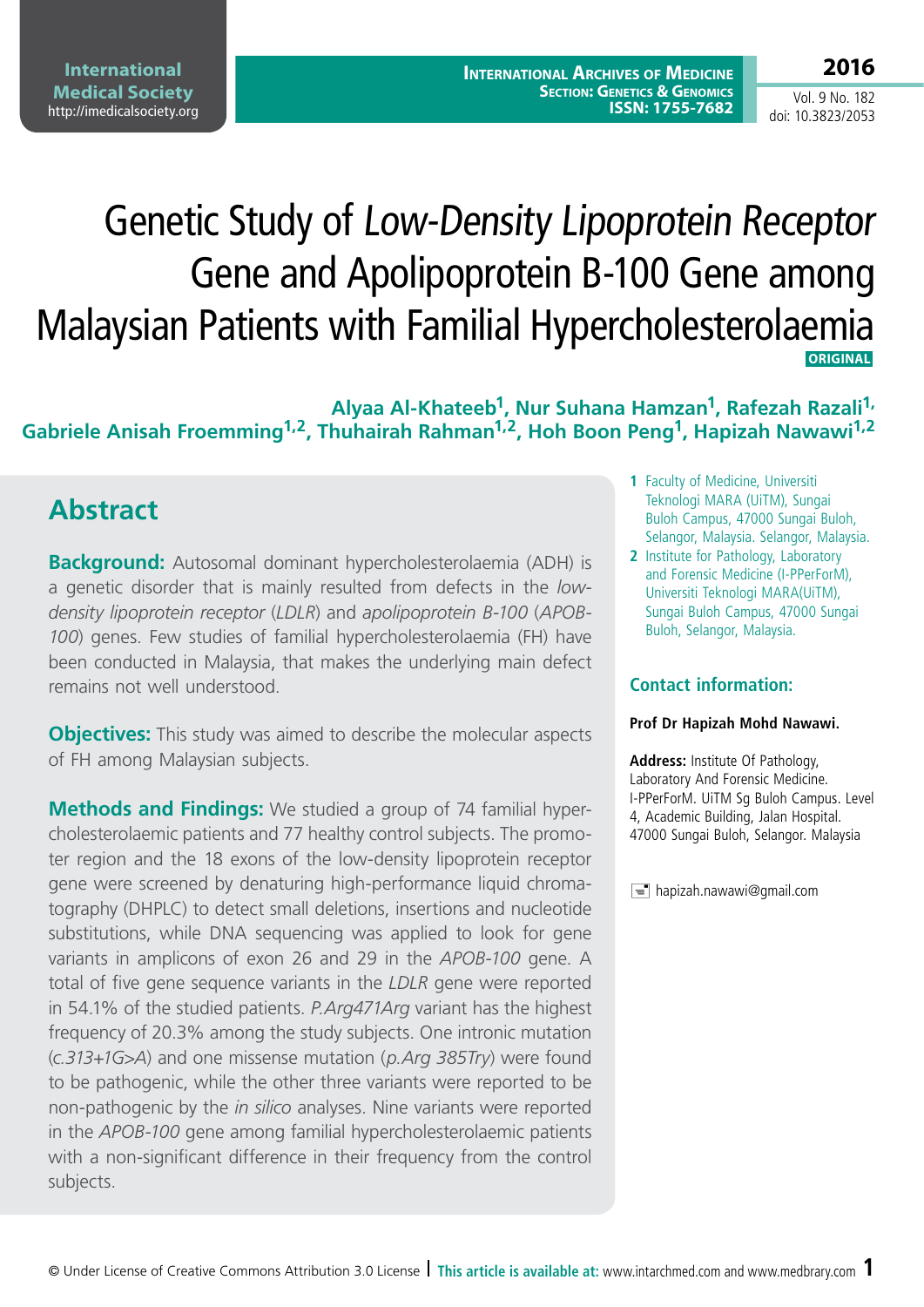**International Archives of Medicine SECTION: GENETICS & GENOMICS ISSN: 1755-7682**

**2016** Vol. 9 No. 182

doi: 10.3823/2053

**Conclusions:** Five *LDLR* gene sequence variants were reported. However, nine polymorphisms were stated in the *APOB-100* gene. Those polymorphisms were not associated with FH phenotype among this cohort. These findings suggested that *LDLR* gene mutation is the major genetic cause for FH among Malaysians. The results offer information on the genetic spectrum of FH among Malaysian cohort which can serve as a platform for further genetic studies.

#### **Keywords**

Familial Hypercholesterolaemia, *LDLR* Gene, *APOB-100* Gene, DHPLC, Malaysians.

# **Introduction**

Familial hypercholesterolaemia (FH), (OMIM143890) is the first genetic disorder of lipid metabolism that is characterized both clinically and molecularly [1]. It is transmitted in an autosomal dominant manner [1]. Familial hypercholesterolaemia is characterized by elevated serum level of low density lipoprotein cholesterol (LDL-C) and total cholesterol (TC), tendon xanthomas (TX) and early atherosclerosis, leading to premature atherosclerotic coronary artery disease (CAD) [2, 3]. Heterozygous FH is the commonest monogenic disorder, that is affecting 1 in 200–250, which is double as high as thought previously [4], with a penetrance rate of more than 90 % [5]. The frequency can be higher in certain populations, such as the Afrikaners, French-Canadians and Christian Lebanese [6] due to the founder effect [1]. Data from a large community study in Denmark suggested that the prevalence of FH may reach 1:137 [7]. Homozygous FH has a severe phenotype with an early symptoms during childhood [8].

Monogenic FH is mostly attributed to defects in *low-density lipoprotein receptor* (*LDLR*) gene. The *LDLR* gene was first discovered by Goldstein et al., it encodes for LDL receptor [9]. The *LDLR* gene composed of 18 exons and is located at chromosome 19 [10]. The *LDLR* gene defect was reported as the most common genetic cause of FH. Recently, the LOVD FH variant database describes 1741 mutations [11].

A similar phenotypic presentation to FH can be observed in patients with defective apolipoprotein B function (the main protein components of the LDL) [12]. Mutations in the *apolipoprotein B-100 gene* (*APOB-100*), can cause a clinical phenotype that is named as Familial Defective Apolipoprotein B-100 (FDB). Mutations that can cause FDB are mostly reported at the LDL binding domain of *APOB-100* gene, i.e at exons 26 and 29 of this gene [13].

Autosomal dominant hypercholesterolaemia (ADH) can also be a result of mutation in *Proprotein Convertase Subtilisin/Kexin type 9* (*PCSK9*) gene that was identified on chromosome 1p32 [14].

Clinical management of FH should focus on its early diagnosis, coronary risk assessment, plus managing CAD risk factors as hypertension and glucose intolerance, additionally reducing cholesterol level by the use of lipid lowering therapy in order to decrease atherosclerosis risk and subsequently prevents CAD [15]. It is often difficult to establish an accurate diagnosis for FH despite having various available international diagnostic criteria such as Simon Broome's Registry, Dutch Lipid Clinic Criteria and US MedPed [1]. Phenotypic criteria that requires details of the family history and detection of subtle physical signs such as arcus cornealis or xantomata that are frequently detected and are age dependent, making them insensitive indicators for the clinical detection of FH.

It is believed that there are about 34 million FH cases globally [16]. In spite of the high prevalence of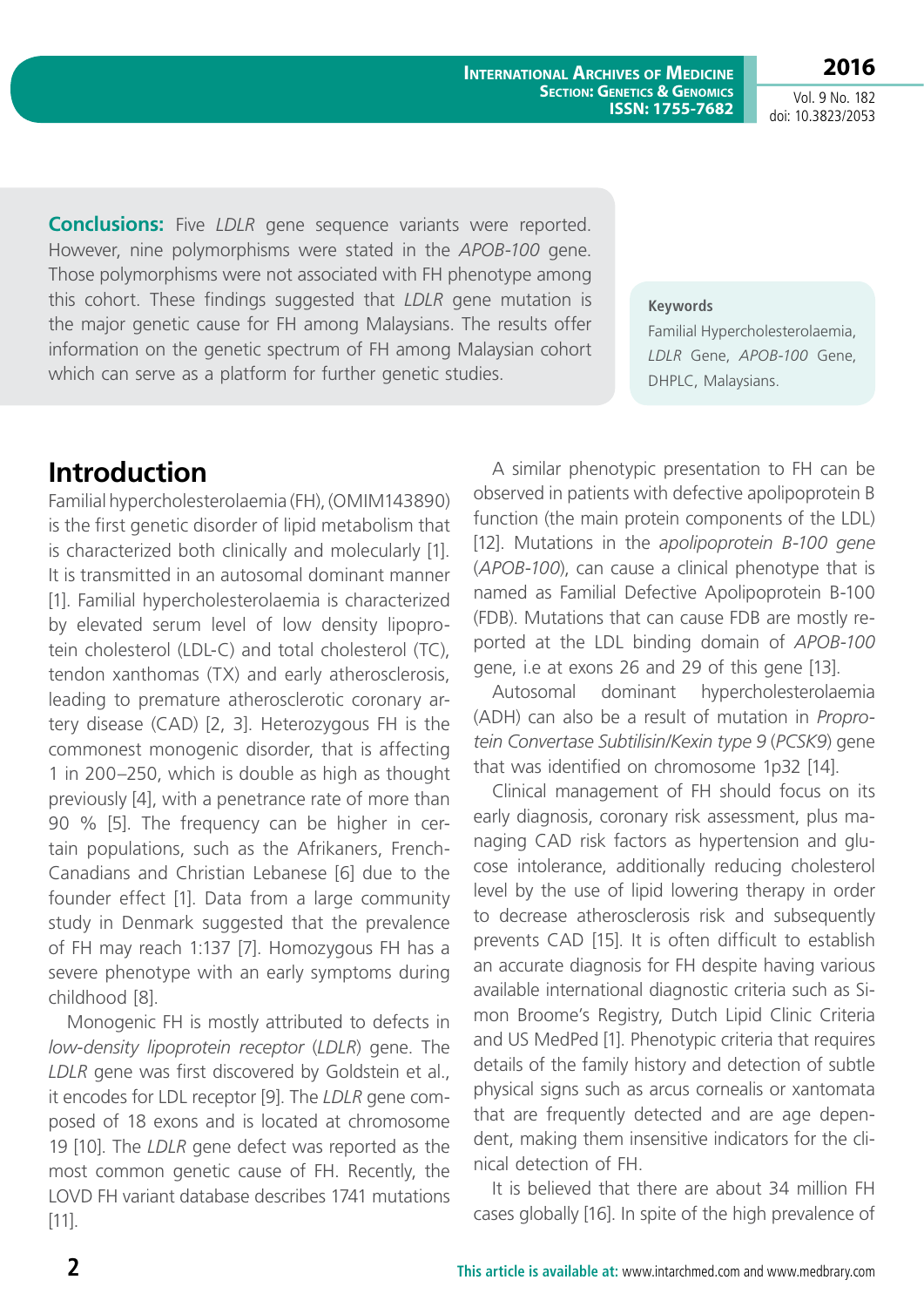**2016**

Vol. 9 No. 182 doi: 10.3823/2053

FH and the considerable advantage of its early detection and treatment, only around 1% of FH cases are diagnosed worldwide [16] with few exceptions where 71% in the Netherlands and 43% in Norway with FH were diagnosed [16].

Systematic genetic screening programs for mutation detection in those who are clinically determined as FH have become less costly and can facilitate a better prognosis of the disease [17]. It was estimated that in the Asia-Pacific region alone, approximately 3.6 million people are suffering from FH [18]. The International FH Foundation freshly announced guidelines for FH diagnosis [19], and in Asia, the Japanese guidelines for FH have been recently published [20]. However, most of the genetic researches about FH were conducted in non-Asian populations with very few researches that were performed in South East Asia, specifically in Malaysia to determine the genetic mutations of FH [21-27].

Therefore, the current study was aimed to elucidate the molecular spectrum of FH among Malaysian subjects through the screening for mutations in the 18 exons and promoter region of *LDLR* gene, in addition to the exons 26 and 29 of *APOB-100* gene.

## **Materials and Methods**

#### **Study population**

Seventy four FH subjects from the Specialist Lipid and Coronary Risk Prevention Clinic of a teaching institution were recruited for this study. Familial hypercholesterolaemia was diagnosed based on the Simon Broome Familial Hypercholesterolaemia Register diagnostic criteria [28]. Patients with secondary hyperlipidaemia such as those with diabetes mellitus, hypothyroidism and nephrotic syndrome, were excluded from the study [29].

Seventy seven normolipaemic controls were also taken on to detect any nucleotide substitutions that could be regarded as single nucleotide polymorphism (SNP). The control subjects were randomly chosen as healthy volunteers with TC level of < 6.5 mmol/L and/or LDL-C< 3.8 mmol/L with no previous history or family history of hyperlipidaemia or premature CAD, no history of secondary causes of hyperlipidaemia nor clinical signs of hyperlipidaemia.

Demographic data, medical history, smoking habits, history of personal CAD and family history of premature CAD were documented. Physical examination for stigmata of hyperlipidaemia: presence of TX, xanthelasma, and arcus cornealis were recorded. Blood pressure (BP) was measured with the subject in a seated position and after resting for 5-10 minutes, BP was measured by an automated BP reader (cuff size 12 x 33cm, Colin press-mate, Japan). The systolic (SBP) and diastolic blood pressures (DBP) were measured to the nearest 1 mmHg. Height and weight were measured to obtain BMI by using the formula:  $BMI=weight (kg)/height<sup>2</sup> (m<sup>2</sup>).$ Presence of CAD was confirmed depending on the clinical history, previous medical records and exercise tolerance test reports.

The study protocol was approved by the institutional research and ethics committees. Written informed consent was obtained prior to the commencement of this study.

#### **Sample collection**

Overnight fasting venous blood samples (4 ml) were collected from patients and controls into tubes containing potassium ethylene diamine tetra acetic acid (EDTA). Genomic DNA was extracted by Maxwell® 16 Blood DNA Purification kit on Maxwell® 16 Automated DNA Extraction System (Promega, USA). The samples were then stored at -20°C until further analysis. A further 6 ml of blood was collected into plain tubes and serum was separated within two hours of collection by centrifugation at 4,000 rpm for 7 minutes for biochemistry testing.

Routine biochemical analyses were performed for all subjects (both cases and controls) which consisted of fasting serum lipid (FSL) that included TC,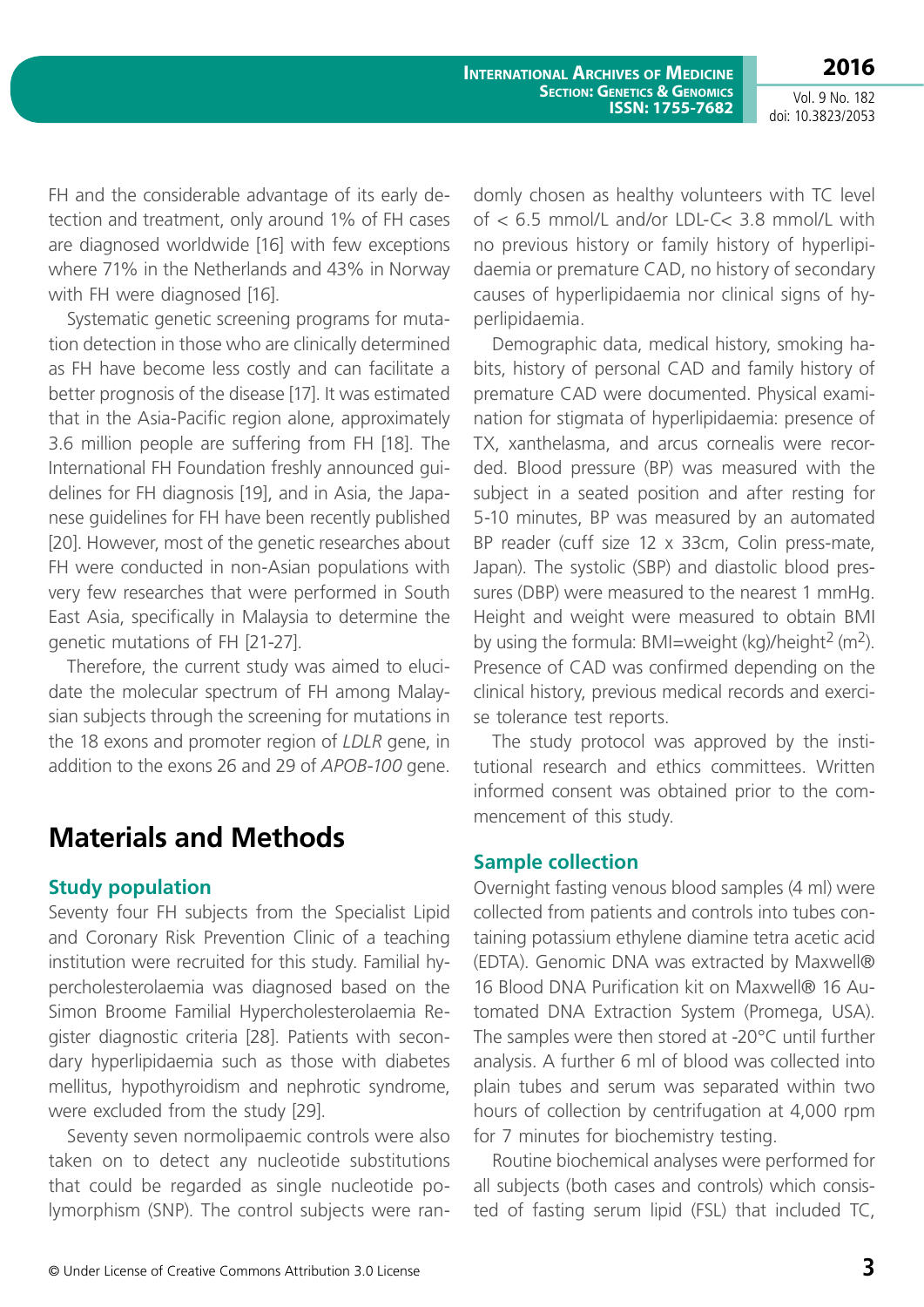**2016** Vol. 9 No. 182

**International Archives of Medicine SECTION: GENETICS & GENOMICS ISSN: 1755-7682**

doi: 10.3823/2053

triglyceride (TG), high density lipoprotein cholesterol (HDL-C) and LDL-C. Fasting plasma glucose, liver function tests, renal profile and thyroid function test (composed of thyroid stimulating hormone, free thyroxine and tri-iodothyronine) were also measured to exclude secondary causes of hyperlipidaemia. TC, TG and HDL-C were performed on an automated analyser (Cobas Integra 400 plus, Roche Diagnostics, Germany). LDL-C was derived using the Friedewald calculation [30]. All these tests have been accredited by an international accredited body MS ISO 15189:2007 (SAMM no. 688).

#### **Molecular analysis**

Both patients and control subjects were screened for mutations in the *LDLR* and *APOB-100* genes. All coding regions including intron-exon junctions of *LDLR* gene were screened based on the *LDLR* gene reference sequence that was obtained from the database of the GenBank (accession no. NT\_011295), the primers for *LDLR* gene were adapted from Bodameret al., [31] (supplementary).

For variants within the *APOB-100* gene, the reference gene sequence was obtained from Genbank (accession no. NM\_000384). **Table 1** shows three sets of primers that were designed to amplify the previously reported variants associated with FDB in the *APOB-100* gene as follows: one amplicon in exon 29 at nucleotides 12452-13113, that is related to codons 4151-4372; two amplicons in exon 26: one at nucleotides 10352-11632 that is related to codons 3451-3878, and the other at nucleotides 7328-7818 that is related to codons 2443-2606.

PCR program for *APOB-100* gene is illustrated in **Table 1**.

For the *LDLR* and *APOB-100* genes, samples were analysed by PCR standardized using genomic DNA and primer pairs to amplify the target regions. One hundred nanograms of genomic DNA was mixed with 10X PCR buffer, 2 mM MgCl $_2$ , 200 µM deoxynucleoside triphosphates, 2.5U of Taq polymerase and 0.2 µM of forward and reverse primers, respectively. The amplification was performed in a final volume of 50 µl and carried out with the use of the Mastercycler Gradient (Eppendorf, Germany). Cycling conditions for the *LDLR* gene were 95 <sup>o</sup>C for 5 minutes, followed by 35 cycles at 95  $^{\circ}$ C for 1 minute, 57  $^{\circ}$ C for 1 minute (except for exon 16, which was run at 65  $^{\circ}$ C),72  $^{\circ}$ C for 1 minute and final extension for 7 minutes at  $72 \text{ °C}$ .

The PCR reaction mixture was run in 2% agarose gel electrophoresis with a 100-bp ladder for comparison.

#### **DHPLC and direct sequencing**

Using DHPLC, all patients and controls samples were investigated for point mutations, short deletions and duplications in the *LDLR* gene. Mutation screening for *LDLR* gene was performed using partial denaturation mode of DHPLC on Wave Nucleic Acid Fragment Analysis System (Transgenomic, USA). The melting temperature for each DNA fragment was predicted using [http://insertion.stanford.](http://insertion.stanford.edu./melt.html) [edu./melt.html](http://insertion.stanford.edu./melt.html) software. The PCR products were denatured at 95°C for 5 min and then cooled to 65°C at a rate of 1°C/min. After slow re-annealing,

**Table 1.** Primer sequences, PCR protocols and the expected amplicon size of *APOB- 100* gene.

| Exon | <b>Primer</b><br>name | Forward primer $(5' – 3')$                           | <b>PCR</b> protocol                                                           | <b>Product</b><br>size (bps) |
|------|-----------------------|------------------------------------------------------|-------------------------------------------------------------------------------|------------------------------|
| 26   | Primer A              | F: GGAAACCAAGGCCACAGTTG<br>R: GCGATACCTGCTTCGTTTGC   | 94°C, 3 min, 35 cycles (94°C, 60 s,<br>59.8°C, 60 s, 72°C, 60 s), 72°C 10 min | 311                          |
|      | Primer B              | F: ACCGCTAAAGGAGCAGTTGA<br>R:TCCTACCAATGCTGGTGGTGGTT | 94°C, 3 min, 35 cycles (94°C, 60 s,<br>59.8°C, 60 s, 72°C, 60 s), 72°C 10 min | 897                          |
| 29   |                       | F:GAACTCTTAAGTTCCACATTGC<br>R: CTGGGACACATAGTCTCTGC  | 94°C, 5 min, 35 cycles (94°C, 60 s,<br>64°C, 30 s, 72°C, 30 s), 72°C 10 min   | 713                          |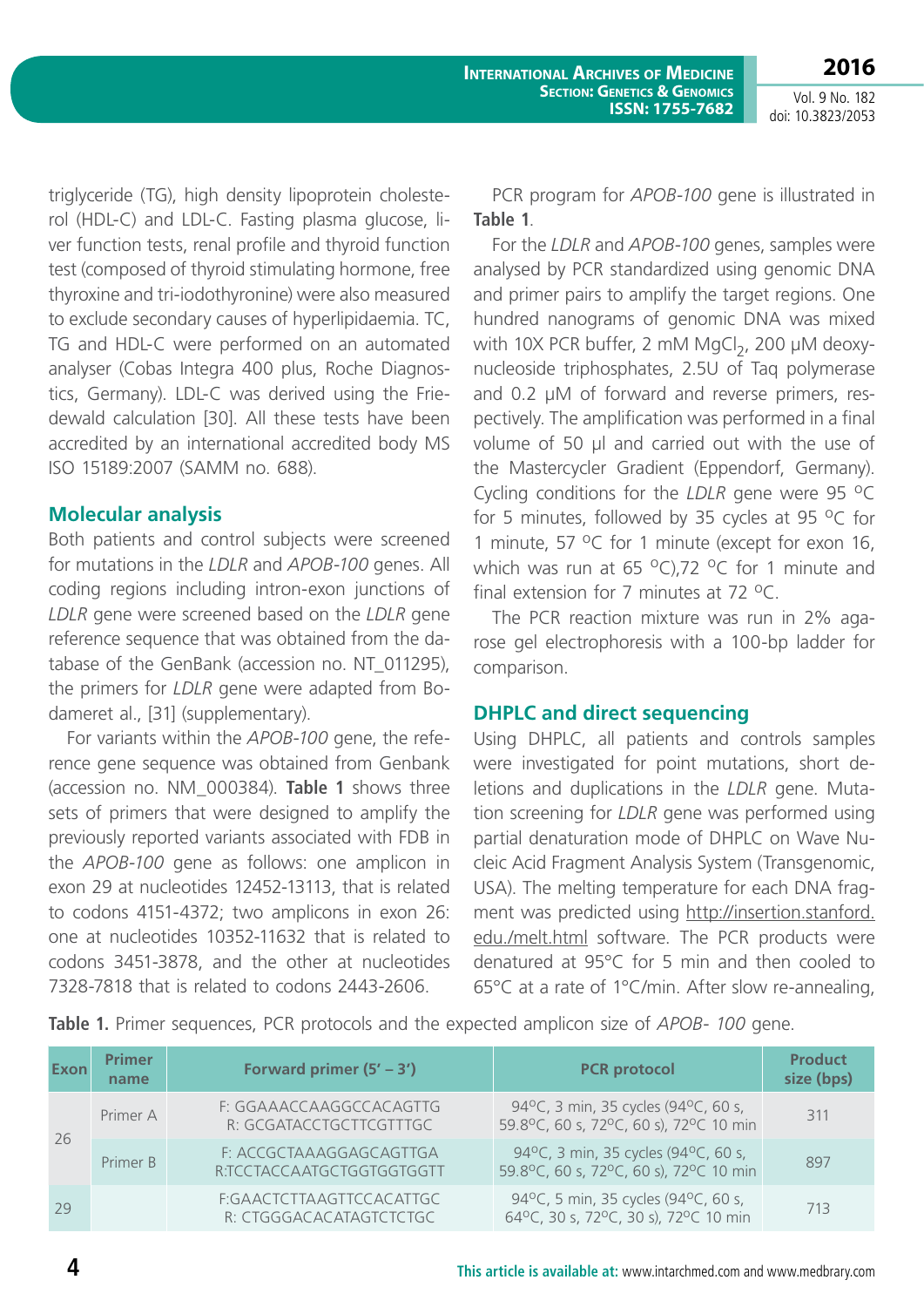**International Archives of Medicine SECTION: GENETICS & GENOMICS ISSN: 1755-7682**

Vol. 9 No. 182 doi: 10.3823/2053

**2016**

it was essential to generate the heteroduplexes by mixing equal ammounts of subject samples and a wild type sample at the optimum temperature identified by mapping, the elution profile of the sample was compared to the elution profile of the control. Under partial denaturation temprature, the single peak pattern of the sample indicated the absence of mismatch i.e gene variant. In contrast, samples that showed different peak patterns from the controls were considered to be heteroduplex gene variants, and DNA sequencing of the purified PCR products of these samples was performed to confirm the results of DHPLC. For *APOB-100* gene, PCR samples were preceded directly to sequencing to look for the variants that are located in LDL binding domain of the *APOB-100* gene rather than screening the whole gene. PCR fragments were sequenced using the ABIPRISM Big Dye terminator cycle model ABI 3730xl DNA Analyser (Applied Biosystem, USA) according to the manufacturer's recommendations.

#### *In silico* **analyses of variant effects**

Online computer programs were used to investigate the effects of the gene variants. All the variants were subjected to *in silico* analyses using Alamut Visual Version 2.7.1 that screens for splicing abnormalities as well as protein changes. Variants that were located within exons in which Alamut Visual could not predict any pathogenicity were subjected to analysis by Polymorphism Phenotyping (Poly Phen) software [32], which is an automatic tool for predicting the possible effect of an amino acid substitution on the structure and function of a protein. Poly Phen software classifies amino acid substitutions as benign, probably damaging, or possibly damaging. Nucleotide numbers were chosen using the LDLR gene sequence from <http://www.ucl.ac.uk/fh> database, with cDNA numbering that begins with A of ATG  $= 1$ . Mutations were named following the Human Genome Variation Society [http://www.](http://www.hgvf.org) [hgvf.org](http://www.hgvf.org). Mutation was defined as sequence change which is clearly defined as FH causing, such as

frameshift mutation also variants that are predicted to be pathogenic by *in silico* programs.

#### **Statistical analyses**

The distribution of quantitative variables was tested for normality. An initial descriptive analysis was carried out using number of subjects and percentages for qualitative variables. Mean (SD) was used for quantitative variables. Student's t-test was used to compare two groups. Categorical data and proportions were analysed using Chi-square test. A p-value <0.05 was considered statistically significant. The statistical analysis was performed on the Statistical Package for Social Sciences (SPSS version 16.0) software.

## **Results**

#### **Study Subjects**

A total of 74 FH patients (50 Malays and 24 Chinese) were collected.

 Sixty-one (82.4 %) patients were clinically diagnosed as definite FH and 13 (17.6 %) as possible FH according to the Simon Broome Criteria [28].

Their clinical characteristics are presented in **Table 2**. Out of the 74 patients, 28 (37.8 %) were males while 46 (62.2 %) were females. Coronary artery disease was present in 27.4% of the patients.

**Table 2.** Background, clinical characteristics and lipid profiles of FH and control subjects.

| <b>Baseline</b><br><b>Characteristics</b> | <b>FH</b> group<br>$n = 74$ | <b>Control</b><br>group $n=77$  | P<br>value |
|-------------------------------------------|-----------------------------|---------------------------------|------------|
| Age (years) <sup>*a</sup>                 | $45.9 + 12$                 | $44.7 + 10.3$                   | <b>NS</b>  |
| Gender(%)b                                |                             |                                 |            |
| Males                                     | 37.8                        | 33.8                            | <b>NS</b>  |
| Females                                   | 62.2                        | 66.2                            |            |
| Current smoker (%)b                       | 14.5                        | 174                             | <b>NS</b>  |
| Systolic BP (mmHg) <sup>*a</sup>          |                             | $136.9 + 22.3$ $133.2 + 16.4$   | <b>NS</b>  |
| Diastolic BP (mmHg) <sup>*a</sup>         |                             | $77.8 \pm 11.1$ 76.7 $\pm$ 10.8 | <b>NS</b>  |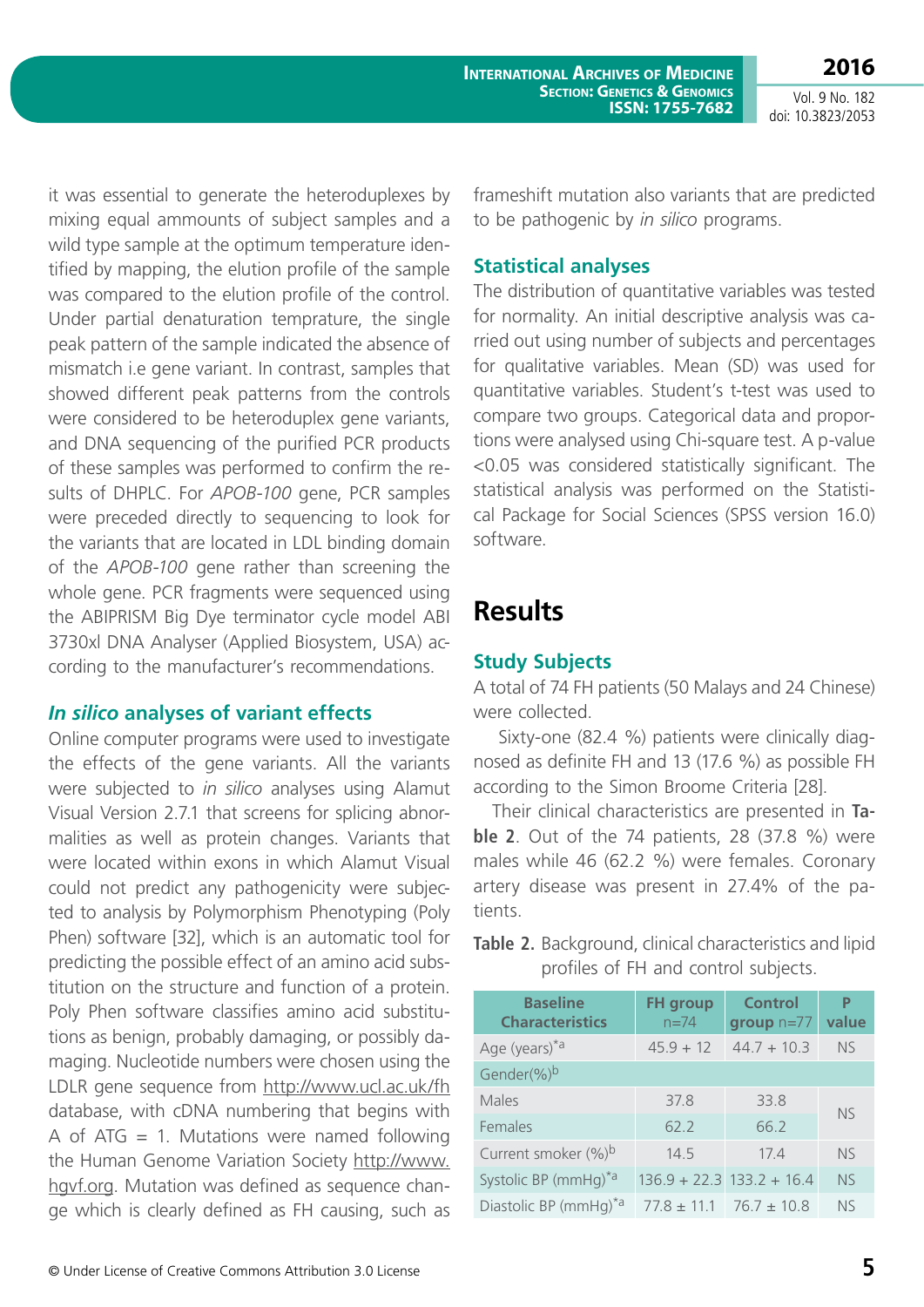| <b>Baseline</b><br><b>Characteristics</b>      | <b>FH</b> group<br>$n = 74$ | <b>Control</b><br>$group n=77$ | P<br>value |
|------------------------------------------------|-----------------------------|--------------------------------|------------|
| Hypertension (%) <sup>b</sup>                  | 20.4                        | 9.0                            | < 0.05     |
| Tendon Xanthomas(%)                            | 85.1                        |                                |            |
| Corneal Arcus (%)                              | 95.9                        |                                |            |
| Xanthelasma (%)                                | 20                          |                                |            |
| Glucose (mmol/L)*a                             | $5.2 + 0.5$                 | $4.8 + 011$                    | < 0.01     |
| BMI (kg/m2) <sup>*a</sup>                      | $24.3 \pm 4.6$              | $23.0 \pm 4.6$                 | <b>NS</b>  |
| WHR <sup>*a</sup>                              | $0.84 + 0.07$               | $0.81 + 0.06$                  | < 0.05     |
| Waist circumference<br>$\text{(cm)}^{\star}$ a | $84.2 + 12.0$               | $78.2 + 11.2$                  | < 0.001    |
| Central Obesity (%)b                           | 45.9                        | 77.0                           | < 0.005    |
| CAD (%) <sup>b</sup>                           | 27.4                        | $\Omega$                       | < 0.001    |
| TC (mmol/L) <sup>*a</sup>                      | $8.6 + 0.2$                 | $5.4 + 0.1$                    | < 0.001    |
| TG (mmol/L) <sup>*a</sup>                      | $2.0 + 0.2$                 | $1.3 + 0.6$                    | < 0.001    |
| LDL-C (mmol.L) <sup>*a</sup>                   | $6.4 + 0.2$                 | $3.4 + 0.1$                    | < 0.001    |
| Death and Dyeing                               | 70.05                       | 70.05                          | 81.25      |
| HDL-C (mmol/L) <sup>*a</sup>                   | $1.3 + 0.4$                 | $1.4 + 0.3$                    | < 0.001    |

\*: Data expressed as mean ± SD, NS: not significant. BMI: Body mass index, BP: Blood pressure, CAD: coronary artery disease. <sup>a</sup>: independent T test was used,  $b$ : Chi square test was used.

### **Mutations Screening by DHPLC**

*LDLR* gene variants were identified by analysing the promoter region and the exon-intron boundaries of the 18 exons of the *LDLR* gene using DHPLC, the heteroduplex peaks were further analysed by DNA sequencing to confirm the presence of the gene variants.

Screening of all clinically diagnosed cases with FH revealed five *LDLR* gene variants among 40 out of the 74 clinically diagnosed FH patients (54.1%). None of the variants could be detected in the control group. The most frequent variant was the silent variant *p.Asn591Asn* that was reported among 19 patients (25.6%). It resulted from the substitution of T>C at nucleotide 1773 in exon 12 (*c.1773T>C*). Patients who carried this variant had a high mean value for serum TC and a very high mean value for serum LDL-C according to the NCEP classification [29] **(Table 3)**.

The second most common *LDLR* gene variant was c.1413G>A substitution in exon 10, resulting in the

| <b>Table 3.</b> Different mutation categories of <i>LDLR</i> gene |  |  |
|-------------------------------------------------------------------|--|--|
| and lipid profile parameters among FH pa-                         |  |  |
| tients $(n=74)$ .                                                 |  |  |

|                                                                                                              | <b>Lipid profile parameters</b> |                     |                   |  |  |
|--------------------------------------------------------------------------------------------------------------|---------------------------------|---------------------|-------------------|--|--|
| <b>Mutation categories in</b><br>LDLR gene $(\%)^A$                                                          | TC<br>(mmol/l)                  | $LDL-C$<br>(mmol/l) | HDL-C<br>(mmol/l) |  |  |
| p. Asn591Asn (25.6%) <sup>B</sup>                                                                            | $8.1 \pm 1.3$                   | $5.9 + 1.2$         | $1.3 \pm 0.3$     |  |  |
| p. Arg450Arg $(20.3\%)^B$                                                                                    | $8.0 \pm 0.8$                   | $5.8 \pm 0.9$       | $1.3 \pm 0.3$     |  |  |
| p.Cys255Ser (5.4%) <sup>B</sup>                                                                              | $9.9 \pm 3.1$                   | $8.1 \pm 3.1$       | $1.4 \pm 0.3$     |  |  |
| $c.313+1G > A(1.3%)$                                                                                         | 11.9                            | 9.8                 | 1.2               |  |  |
| p.Arg385Try (1.3%).                                                                                          | 89                              | 6.6                 | 1.4               |  |  |
| <sup>A</sup> : Percentage within the study group of 74 subjects. $B$ : Groups are<br>presented as mean (SD). |                                 |                     |                   |  |  |

silent variant *p.Arg450Arg*, which was detected at a frequency of 20.3%.

Also the carries of this variant had a high mean value for serum TC and a very high mean value for serum LDL-C according to the NCEP classification [29] **(Table 3)**.

One splice site mutation (*c.313+1G>A*) in intron 3, was reported in a Chinese FH subject (1.3%). The patient had sever hypercholesterolaemia with serum TC and LDL-C values of 11.9 mmol/L and 9.8 mmol/L, respectively **(Table 3)**.

In exon 5, *p.Cys255Ser* variant was reported among four FH patients from one family of Malay ethnicity (5.4%). They were found to carry this variant of which one member was homozygous while the other three were heterozygous. The four FH patients presented with a mean of high TC and very high LDL-C values  $(9.9 \pm 3.1 \text{ mmol/L})$  and  $(8.1 \pm 3.1 \text{ m})$ mmol/L), respectively [29], **Table 3**. The homozygous FH patient for this variant presented with prominent xanthelasma, corneal arcus and xanthomata with severely elevated TC, TG and LDL-C levels of 15.3 mmol/L, 1.4 mmol/L and 13.5 mmol/L, respectively and HDL level of 1.2 mmol/L, whereas, the heterozygotes FH patients presented with corneal arcus and xanthomata only.

Another variant reported in this study was found in exon 9 which is *p.Arg385Try*. This variant was identified in a Chinese male. The identified patient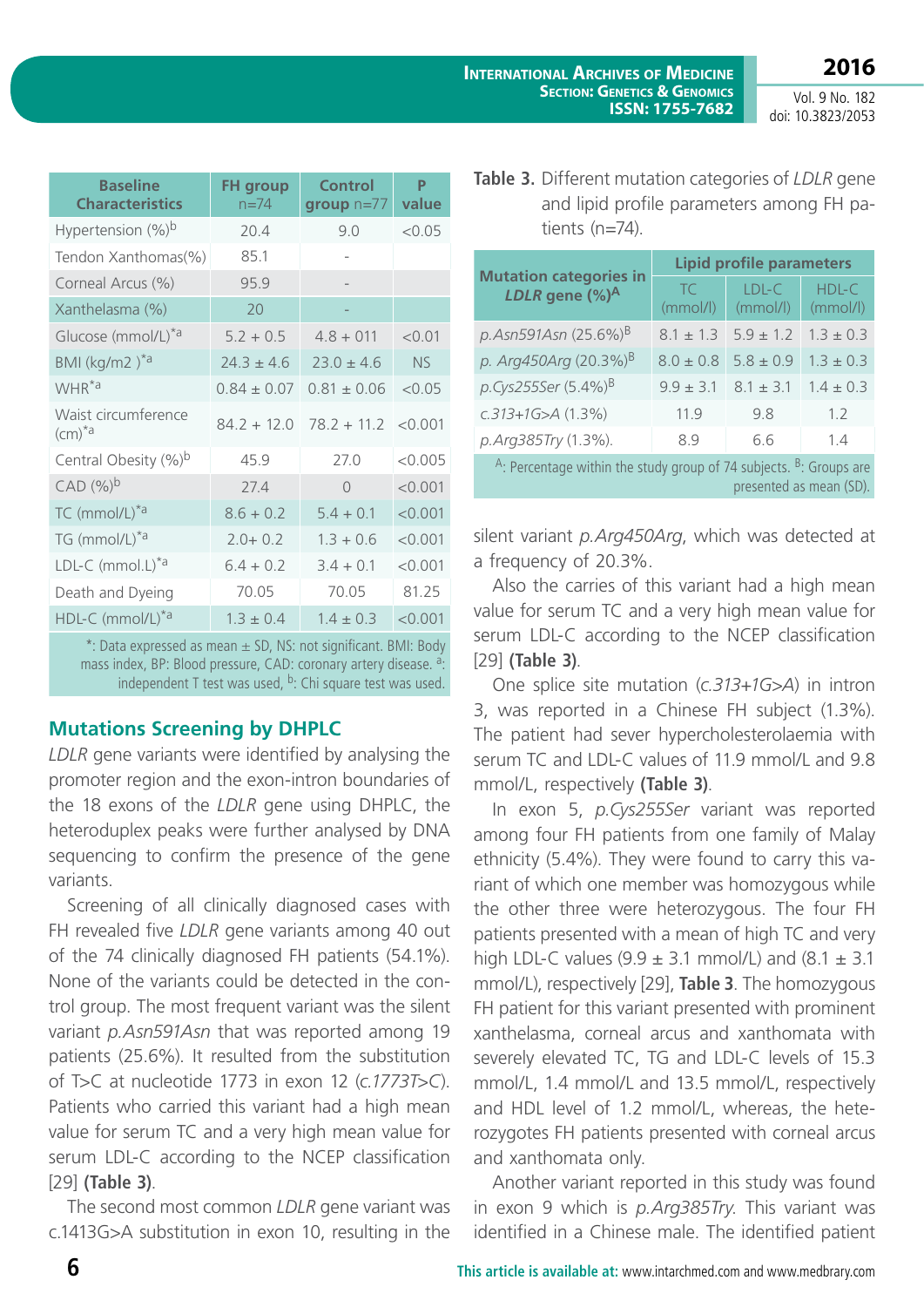**2016** Vol. 9 No. 182

doi: 10.3823/2053

| <b>Location</b>           | Variant name*                   | $n\frac{6}{6}$ | <b>Reference</b>                               | <b>In-silico analysis</b>                                          |
|---------------------------|---------------------------------|----------------|------------------------------------------------|--------------------------------------------------------------------|
|                           |                                 |                |                                                |                                                                    |
| Intron<br>3               | $c.313 + 1G > A$                | $1(1.3\%)$     | LDLR 00442**                                   | Pathogenic Disrupt normal splicing<br>No SIFT or polyphen analysis |
| Exon<br>5                 | c.763T $>$ A;<br>p.Cys255Ser    | $4(5.4\%)$     | Azian et al.,<br>Alicezah et al., Alyaa et al. | SIFT: deleterious.<br>Polyphen: probably damaging                  |
| Exon<br>9                 | c.1216C > T;<br>p. Arg 385Try   | $1(1.3\%)$     | LDLR 00451**                                   | Pathogenic SIFT: Deleterious<br>PolyPhen: probably damaging        |
| Exon<br>10                | c.1413 $G > A$ ;<br>p.Arg471Arg | 15(20.3%)      | Rs5930***                                      | Synonymous Unlikely to cause<br>pathogenicity                      |
| Exon<br>$12 \overline{ }$ | c.1773T > C;<br>p.Asn591Asn     | 19(25.6%)      | LDLR_01195**<br>Rs 688***                      | Synonymous Unlikely to cause pathogenicity                         |

**Table 4.** *LDLR* gene variants detected among FH subjects

\*: Naming of the variants was done according to Nomenclature of the Human Genome Variation Society (HGVS). \*\*: www.ucl.ac.uk/ldlr/ LOVDv.1.1.0/. \*\*\*: Rs reference sequence from NCBI

with heterozygous p.Arg385Try mutation presented with high TC and very high LDL-C levels of 8.9 mmol/L and 6.6 mmol/L, respectively [29] **(Table 3)**.

### *In silico* **analyses**

Alamut Visual software identified the two synonymous variants, *p.Asn591Asn* and *p.Arg471Arg* as non-pathogenic because there were no evidence of splicing aberrations or changes in protein structure, although it may stall translation by requiring the use of low abundance tRNAs. The selected SNP ID was obtained from the NCBI database, **(Table 4)**.The c.313+1G>A variant was classified as pathogenic splice site mutation as it can disrupt the normal splicing process, **(Table 4)**.

For the missense mutation (*p.Arg 385Try*), it was classified as pathogenic by Alamut Visual software, while PolyPhen predicted it as probably damaging. The *p.Cys255Ser* variant was predicted to be Deleterious by SIFT and probably damaging by Polyphen software, **(Table 4)**.

Based on the *in silico* analyses results, the two synonymous variants were reported as non pathogenic, while the other three mutations were discovered to be pathogenic, these results bring together the mutation detection rate for this research of about 8.1%(*c.313+1G>A, p.Arg 385Try* and *p.Cys255 Ser* with frequencies of 1.3%, 1.3% and 5.4%, respectively).

**Table 5.** *APOB-100* gene defect in FH patients and control subject

| <b>FH</b> group<br>$cn=74$ |               | Control<br>group $n=77$ |               | p-value* |  |
|----------------------------|---------------|-------------------------|---------------|----------|--|
| <b>No</b>                  | $\frac{0}{0}$ | <b>No</b>               | $\frac{0}{0}$ |          |  |
|                            |               |                         |               |          |  |
| 10                         | 13.5          | 11                      | 14.3          | 0.8      |  |
| 1                          | 1.4           | $\overline{2}$          | 2.6           | 0.1      |  |
| $\mathcal{P}$              | 7.7           | 1                       | 1.3           | 0.1      |  |
| 41                         | 55.4          | 35                      | 45.5          | 0.2      |  |
| $\bigcap$                  | $\bigcap$     | 1                       | 1.3           | 0.3      |  |
|                            |               |                         |               |          |  |
| 6                          | 8.1           | 6                       | 7.7           | 0.9      |  |
| 3                          | 4.1           | 5                       | 6.5           | 0.5      |  |
| 1                          | 1.4           | 1                       | 1.3           | 0.3      |  |
| 35                         | 47.3          | 36                      | 46.7          | 0.9      |  |
|                            |               |                         |               |          |  |

A: Variant sequence name according to Nomenclature of the Human Genome Variation Society (HGVS). \*: Chi- square test was used

### *APOB-100* **Gene Sequencing Analysis**

Concerning the *APOB-100* gene, Nine variants were identified in the study subjects **(Table 5)**.

The frequency of the gene variants among FH patients and the control group was shown in **Table 5**.

No significant difference could be reported for all the variants between FH and the control groups.

All the variants were exposed to *in silico* analyses. *p.Gly2540Val* gene variant was reported to be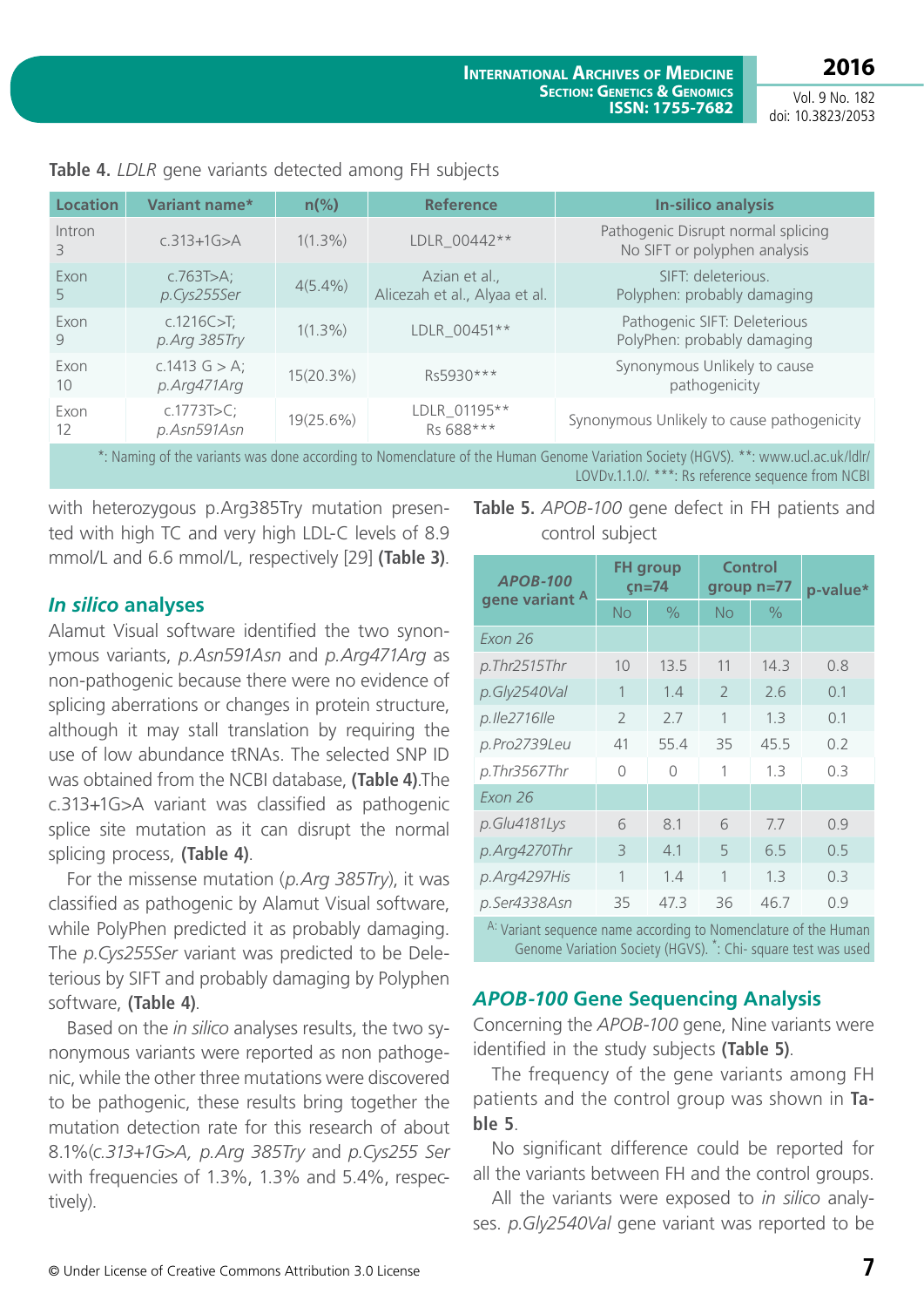possibly damaging while *p.Pro2739Leu* was found to be probably damaging, the rest of the variants were established to be benign by Polyphen software, **Table 6**.

**Table 6.** Gene variants in the *APOB-100* gene among the study subjects.

| <b>Exon</b>                                                                                                                                                                                                                                                                                           | Codon <sup>A</sup> | Variant<br>sequence<br>$name^B$ | <b>Reference</b><br>יסו | In silico<br>analysis <sup>D</sup> |  |  |
|-------------------------------------------------------------------------------------------------------------------------------------------------------------------------------------------------------------------------------------------------------------------------------------------------------|--------------------|---------------------------------|-------------------------|------------------------------------|--|--|
|                                                                                                                                                                                                                                                                                                       | 2515               | p.Thr2515Thr                    | Rs693                   | Benign                             |  |  |
|                                                                                                                                                                                                                                                                                                       | 2540               | p.Gly2540Val                    | Rs571626569             | Possibly<br>damaging               |  |  |
| 26                                                                                                                                                                                                                                                                                                    | 2716               | p.lle2716lle                    | Rs 6413458              | Benign                             |  |  |
|                                                                                                                                                                                                                                                                                                       | 2739               | p.Pro2739Leu                    | Rs 676210               | Probably<br>damaging               |  |  |
|                                                                                                                                                                                                                                                                                                       | 3567               | p.Thr3567Thr                    | Rs12713558              | Benign                             |  |  |
|                                                                                                                                                                                                                                                                                                       | 4181               | p.Glu4181Lys                    | Rs10142031              | Benign                             |  |  |
| 29                                                                                                                                                                                                                                                                                                    | 4270               | p.Arg4270Thr                    | Rs1801702               | Benign                             |  |  |
|                                                                                                                                                                                                                                                                                                       | 4297               | p.Arg4297His                    | Rs375701380             | Benign                             |  |  |
|                                                                                                                                                                                                                                                                                                       |                    | p.Ser4338Asn                    | Rs1042034               | Benign                             |  |  |
| $A$ : Numbering was done according to the accession no NP_000375.2<br>from GenBank. <sup>B</sup> : Variant sequence name according to Nomenclature<br>of the Human Genome Variation Society (HGVS).<br><sup>C</sup> : Reference ID from NCBI, <sup>D</sup> : In-silico analysis according to Polyphen |                    |                                 |                         |                                    |  |  |

# **Discussion**

At present, genetic diagnosis is the most precise method for diagnosing familial hypercholesteolemic patients. Although plentiful mutations were reported in the *LDLR* gene among FH patients, genetic data for the Malaysian population remain scarce [21-25]. The current study screened and investigated for both *LDLR* and *APOB-100* genes variants from a cohort of clinically diagnosed definite and possible Malaysian FH patients.

The present study cohort of 74 patients with clinical features of FH was relatively young (mean±SD  $age:45.9±12$  years), and have a low prevalence of CVD (27.4%) compared to a previous study (32.6%) [33]. Together with an average LDL-C level of 6.4  $\pm$  0.2 mmol/L which is also lower than the average LDL-C level for another FH population [33]. Such variation can be explained by the variation in the cardiovascular risk factors, the underlying causative mutation and the difference in the lifestyle among the respective population.

The *LDLR* gene mutations were identified in 8.1% of clinically diagnosed FH patients. This result is lower than that reported among other Malaysian FH (42.2 %) [22] and among those who were collected by screening program for FH in the Netherlands (32.0%) [34], and Filipino FH (20%) patients [35]. This can be explained by the different inclusion criteria that were used (Simon Broome). Additionally, because of the different screening methods which were used among the different studies.

 Large rearrangements that may be present in the *LDLR* gene can increase the mutation detection rate if they were screened in this cohort. Furthermore, the presence of mutations or polymorphism in other candidate genes that are concerned to the LDL-C metabolisms, the co-existed environmental factors that may give to a similar phenotypic presentation as FH and finally the existence of *LDLR* gene mutation in the introns of the gene, all these factors can increase the mutation detection rate in the study subjects.

Five previously reported *LDLR* gene sequence variations could be discovered in this research. Two pathogenic missense mutations and one intronic mutation (*c.313+1G>A*) could be reported.

The commonest variant that was reported in this study is *p.Asn591Asn* in exon 12, which was found in 25.6% of the patients. The frequent detection of a mutation may be the result of consanguinity, founder effect, frequent introduction of the mutation into the cohort or can be due to recurrent mutational events, [36]. *P.Asn591Asn* variant was previously reported among the same ethnic group by Alyaa et al in a frequency of 4.3 % [22]. Also this synonymous variant was recently reported among possible FH cases of Azorean background in Portugal [37] and among Russian FH population [38].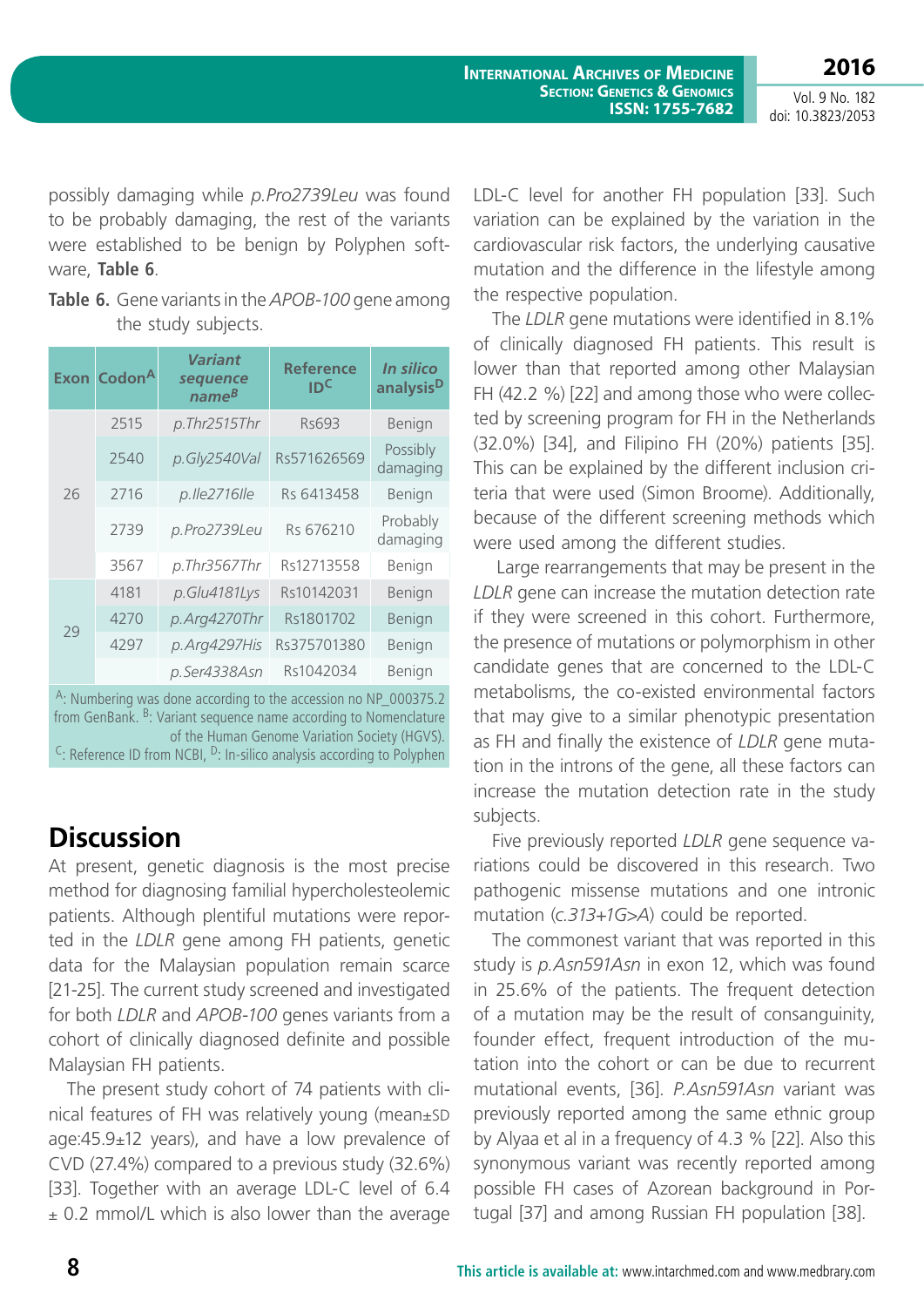**2016** Vol. 9 No. 182

doi: 10.3823/2053

The intronic mutation, *c.313+1G>A* has been previously described by Khoo and his colleagues of the same ethnic group [25]. This is the second report for this mutation among Malaysian cohort. This mutation, affecting the 5' splice site domain(splice donor is deleted), was predicted to be a pathogenic by the in-silico analysis. According to Saphiro and Senapathy (1987) [39], it occurred within a conserved 5'splice-donor site. Cameron et al reported that this mutation could result in skipping of exon 3 and inclusion of intron 3 [40].

In exon 5, *p.Cys255Ser* mutation has also been previously described in Malaysian FH population, [22, 27, 41]. It resulted in substitution of a Cystein by a Serine that may disrupt the ligand binding site of the LDLR gene so it may affect gene binding's affinity to the LDL-C.

While *p.Arg 385Try* mutation, at exon 9, was previously described among both Malaysian Azian et al [27] and Ashkenazi Jews populations [42]. It was reported as 'probably damaging' by *in silico* analysis.

*p.Arg471Arg* polymorphic variants was reported for the first time among Malaysian patients. How ever, it was previously reported among Russian FH population [43].

Both *p.Asn591Asn* in exon 12 and *p.Arg471Arg* in exon 10 variants are viewed as "silent," and were found to be non-pathogenic by *in sililco* analysis. Which may indicate that they are not disrupting the normal splicing, codon usage, mRNA stability and folding, all these can adversely alter the normal peptide synthesis [44].

Familial defective apoB is not able to be clinically distinguished from FH without genetic investigation. A variety of *APOB-100* gene mutations have been identified in FDB patients [45, 46], while other FH research among Malaysian population were not able to detect mutations in the *APOB-100* gene [24, 25, 41]. The present study was performed to screen for known and novel *APOB-100* gene mutations among subjects who are clinically diagnosed with FH. DNA sequencing was operated as a mu-

tation screening technique for the regions that are known to be crucial for the structural conformation of *APOB-100* protein and its LDLR binding function [47, 48].

In the present study, nine variants were identified in the *APOB-100* gene among the patients with no significant difference from the healthy controls, suggesting that these are more likely polymorphisms rather than mutations, and all are previously reported in the NCBI database as polymorphisms.

In the present study, *p.Arg3500Glu* mutation (the most common *APOB-100* mutations) could not be identified, suggesting that this mutation is not a common variant in the Malaysian FDB cohort. This finding is similar to another FH study that was conducted among Malaysians [46,41].

From this report, five polymorphisms (*p.Thr2515Thr, p.Thr3567Thr, p.Arg4270Thr, p.Arg4297His* and *p.Ser4338Asn*) were previously reported among Malaysians [46], while the rest, to the best of our knowledge, are reported for the first time among Malaysian FDB patients.

*p.Gly2540Val* variant was predicted to be Possibly damaging while *p.Pro2739Leu* variant was predicted to be Probably damaging by *in silico* analysis. However, family and in vitro studies are needed to confirm the pathogenesis of this variant.

In conclusion, among the 74 studied FH patients, we found five variants in the *LDLR* gene (one reported for the first time among Malaysian FH) and nine polymorphisms in the *APOB-100* gene (four reported for the first time among Malaysians) which indicate that *LDLR* gene variants appear to be a more leading cause to the FH phenotype rather than the *APO B- 100* gene variants among Malaysian FH patients.

Future studies involving larger sample size of FH cases that can achieve a better representation of the general population plus genetic studies on other genes mutations that can be responsible for the ADH phenotype such as *PCSK9* and *LDLR*-*AP1*  (Low Density Lipoprotein Receptor Adaptor Protein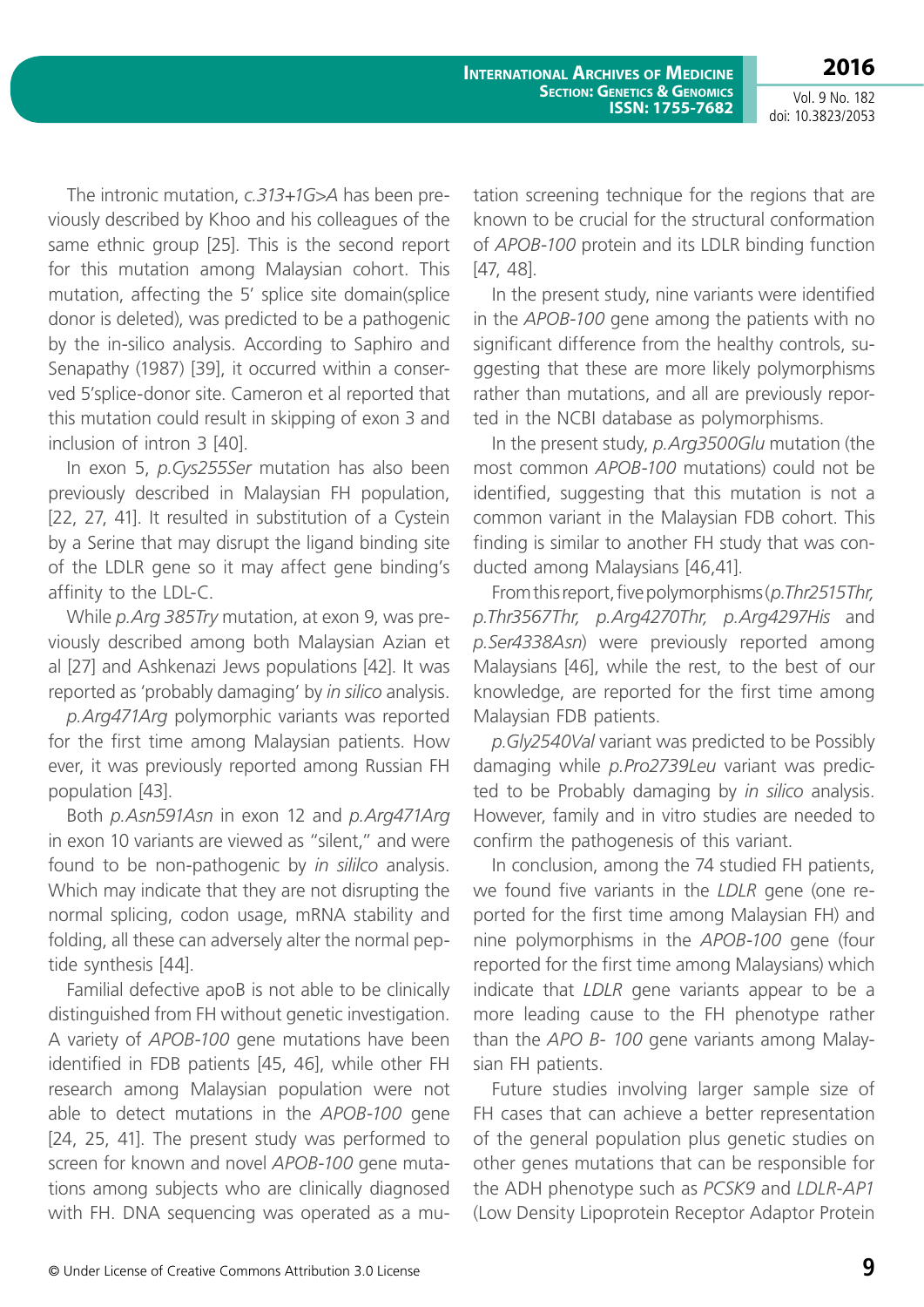1), may further contribute to the development of the genetic information about FH among Malaysians.

We recommend the use of microarray analysis that can be designed to detect the novel and the known variants in *LDLR* and *APOB-100* genes among Malaysian FH subjects. A combination of such highly sensitive and specific technique together with the detection of large rearrangements by Multiplex Ligation dependent Probe Amplification (MLPA) plus screening of other genes that may lead to FH phenotype will considerably increase the mutation detection rate among the study subjects. Additionally, those discovered mutations need for further confirmatory studies among families of index cases to highlight if they are associated with hypercholesterolaemia among the family members or no. In heterogeneous population such as in Malaysia, the presence of mutations in other candidate genes such as *PCSK9* may possibly cause hypercholesterolaemia in the clinically-diagnosed FH patients. Mutations identification in these genes may contribute to gain a better understanding of the diversity of disease-causing genes in FH.

# **Acknowledgments**

This work was made possible by the ministry of Higher Education for their financial support from 600- IRDC/ST/FRGS 5/3/1203. Also the authors would like to acknowledge the Centre for Pathology Diagnostic and Research Laboratory (CPDRL), Faculty of Medicine, Universiti Technologi MARA for their support in facilitating this work.

### **Conflict of interest**

The authors declare no conflicts of interest.

## **References**

**1.** Austin MA, Hutter CM, Zimmern RL, Humphries SE. Genetic causes of monogenic heterozygous familial hypercholesterolaemia: a HuGE prevalence review. Am J Epidemiol. 2004; 160(5):407-20.

- **2.** Hovingh GK, Davidson MH, Kastelein J J P, O'Connor AM. Diagnosis and treatment of familial hypercholesterolaemia. EHJ. 2013; 34(13): 962-971.
- **3.** Marks D, Thorogood M, Neil HA, Humphries SE. A review on the diagnosis, natural history, and treatment of familial hypercholesterolaemia. Atherosclerosis. 2003; 168(1):1-14.
- **4.** Sjouke B, Kusters DM, Kindt I, Besseling J, Joep C. Defesche, et al. Homozygous autosomal dominant hypercholesterolaemia in the Netherlands: prevalence, genotype-phenotype relationship, and clinical outcome. Eur Heart J. 2015; 36(9):560.
- **5.** Ademi Z, Watts GF, Pang J, Sijbrands EJ, van Bockxmeer FM, O'Leary P, et al. Cascade screening based on genetic testing is cost-effective: evidence for the implementation of models of care for familial hypercholesterolemia. J Clin Lipidol. 2014; 8(4):390-400.
- **6.** Marais AD. Familial hypercholesterolaemia. Clin Biochem Rev. 2004; 25(1): 49-68.
- **7.** Marianne Benn, Gerald F. Watts, Anne Tybjaerg-Hansen, and Børge G. Nordestgaard. Familial hypercholesterolemia in the Danish general population: prevalence, coronary artery disease, and cholesterol-lowering medication. J Clin Endocrinol Metab. 2012; 97(11):3956-3964.
- **8.** Soutar AK, Naoumova RP. Mechanisms of disease: genetic causes of familial hypercholesterolaemia. Nat Clin Pract Cardiovasc. 2007; 4(4): 214-225.
- **9.** Goldstein JL, Brown MS. Binding and degradation of low density lipoproteins by cultured human fibroblasts. Comparison of cells from a normal subject and from a patient with homozygous familial hypercholesterolaemia. J Biol Chem. 1974; 249(16):5153- 62.
- **10.** Hobbs HH, Brown MS, Goldstein JL. Molecular genetics of the LDL receptor gene in familial hypercholesterolaemia. Hum Mutat. 1992; 1(6):445-66.
- **11.** University College London Low Density Lipoprotein Familial Hypercholesterolaemia Database. [http://www.ucl.ac.uk/fh.](http://www.ucl.ac.uk/fh)
- **12.** Soutar AK, Myant NB, Thompson GR. Simultaneous measurement of apolipoprotein B turnover in very-low-and low-density lipoproteins in familial hypercholesterolaemia. Atherosclerosis. 1977; 28(3):247-256.
- **13.** Schumaker VN, Phillips ML, Chatterton JE. Apolipoprotein B and low-density lipoprotein structure: implications for biosynthesis of triglyceride-rich lipoproteins. Advances in Protein Chemistry. 1994; 45:205- 248.
- **14.** Abifadel M, Varret M, Rabes J, Allard D, Ouguerram K, Devillers M, et al. Mutations in PCSK9 cause autosomal dominant hypercholesterolaemia. Nat Genet. 2003; 34(2): 154-6.
- **15.** Al-Allaf FA, Coutelle C, Waddington SN, David AL, Harbottle R, Themis M. LDLR-Gene therapy for familial hypercholesterolaemia: problems, progress, and perspectives. Int Arch Med. 2010; 1(3)3: 36.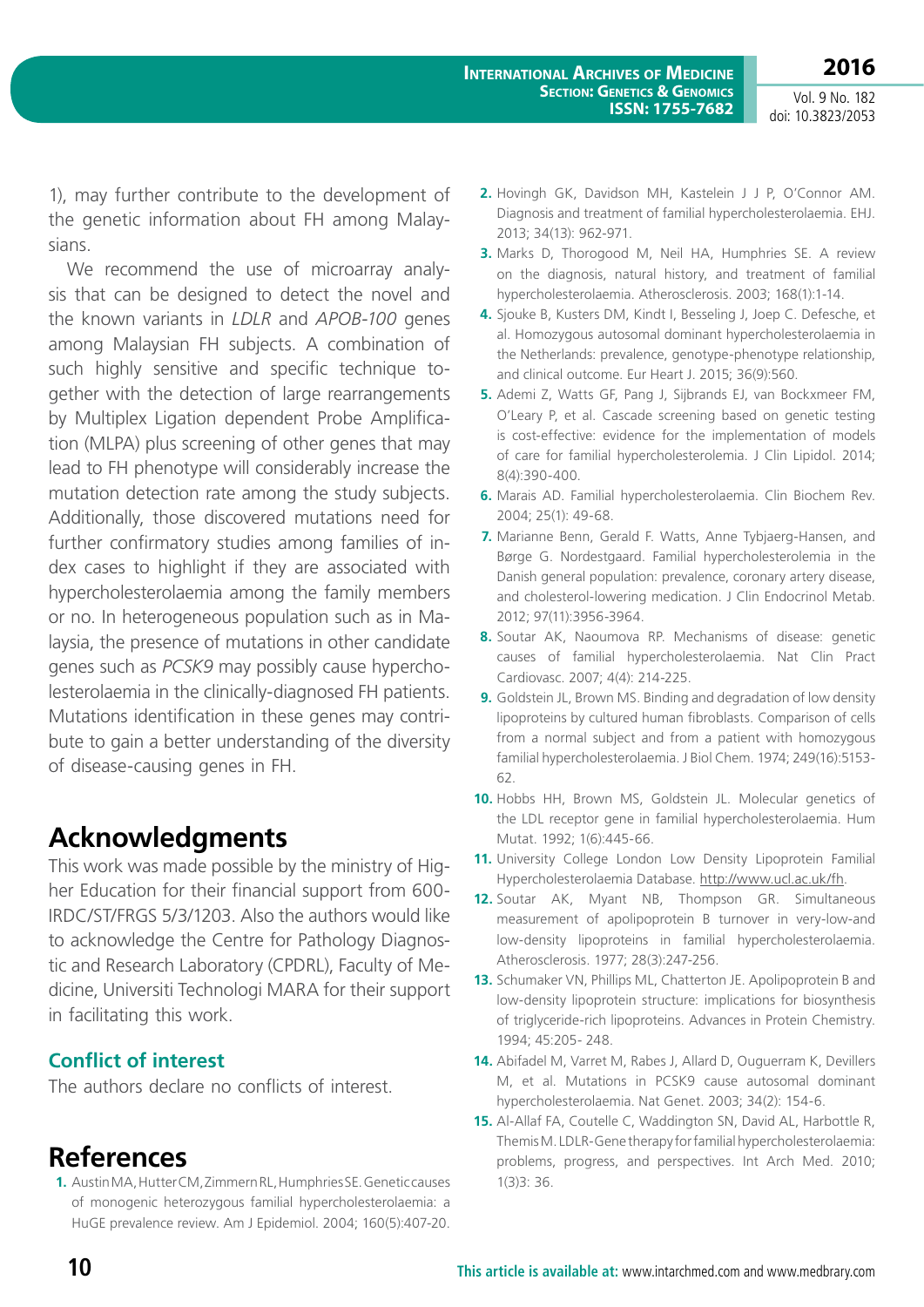- **16.** Nordestgaard BG, Chapman MJ,. Humphries SE,Ginsberg HN, Masana L, Descamps OS, et al. Familial hypercholesterolaemia is underdiagnosed and undertreated in the general population: guidance for clinicians to prevent coronary heart disease. Eur Heart J. 2013; 34(45):3478-90.
- **17.** Jarvik GP, Brunzell JD, Motulsky AG. Frequent detection of familial hypercholesterolaemia mutations in familial combined hyperlipidaemia. J Am Coll Cardiol. 2008; 52(19): 1554-1556
- **18.** Shi Z, Yuan B, Zhao D, Taylor AW, Lin J, Watts GF. Familial hypercholesterolaemia in China: Prevalence and evidence of underdetection and undertreatment in a community population. Int J Cardiol. 2014; 174(3):834-836.
- **19.** Watts GF, Gidding S, Wierzbicki AS, Toth PP, Alonso R, W. Brownh WV, et al. Integrated guidance on the care of familial hypercholesterolaemia from the International FH Foundation. Int J Cardiol. 2014; 171(3):309-325.
- **20.** Harada-Shiba M, Arai H, Oikawa S, Ohta T, Okada T, Okamura T, et al. Guidelines for the management of familial hypercholesterolaemia. J Atheroscler Thromb. 2012; 19(12):1043-1060.
- **21.** Lye SH, Chahil JK, Bagali P, Alex L, Vadivelu J, Ahmad WA, et al. Genetic Polymorphisms in LDLR, APOB, PCSK9 and other lipid related genes associated with familial hypercholesterolaemia in Malaysia. PLOS ONE. 2013; 8(4): 60729.
- **22.** Al-Khateeb A, Zahri MK, Mohamed MS, Sasongko TH, Ibrahim S, Yosuf Z, et al. Analysis of sequence variations in low-density lipoprotein receptor gene among Malaysian patients with familial hypercholesterolaemia. BMC Med Genet. 2011; 12: 40.
- **23.** Khoo KL, Tan H, Liew YM. Familial hyperlipidaemia in Malaysian children. Med J Malaysia. 2000; 55(2): 249-258.
- **24.** Khoo KL, Van Acker P, Tan H, Deslypere JP. Genetic causes of familial hypercholesterolaemia in a Malaysian population. Med J Malaysia. 2000; 55(4): 409-418.
- **25.** Khoo KL, van Acker P, Defesche JC, Tan H, van de Kerkhof L, Heijnen-van Eijk SJ, et al. Low-density lipoprotein receptor gene mutations in a Southeast Asian population with familial hypercholesterolaemia. Clin Genet. 2000; 58(2): 98-105.
- **26.** Khoo KL, Tan H, Liew YM, Deslypere JP, Janus E. Lipids and coronary heart disease in Asia. Atherosclerosis. 2003; 169(1): 1-10.
- **27.** Azian M, Hapizah MN, Khalid BA, Khalid Y, Rosli A, Jamal R, et al. Use of the denaturing gradient gel electrophoresis (DGGE) method for mutationalscreening of patients with familial hypercholesterolaemia (FH) and Familial defective apolipoprotein B100 (FDB). Malays J Pathol 2006; 28(1): 7-15
- **28.** Scientific Steering Committee on behalf of the Simon Broome Register Group. Risk of fatal coronary heart disease in familial hypercholesterolaemia. Bmj. 1991; 303(6807):893-896.
- **29.** (NCEP): Executive Summary of The Third Report of The National Cholesterol Education Program (NCEP) Expert Panel on Detection, Evaluation, And Treatment of High Blood Cholesterol In Adults (Adult Treatment Panel III). JAMA. 2001; 285(19):2486- 2497.
- **30.** Friedewald, W. T., Levy, R. I. & Fredrickson, D. S. Estimation of the concentration of low-density lipoprotein cholesterol in plasma, without use of the preparative ultracentrifuge. Clin Chem. 1972; 18 (6): 499-502.
- **31.** Bodamer, O. A., Bercovich, D., Schlabach, M., Ballantyne, C., Zoch, D., & Beaudet, A. L. Use of denaturing HPLC to provide efficient detection of mutations causing familial hypercholesterolemia. Clin Chem. 2002; 48(11): 1913- 1918.
- **32.** Ramensky V, Bork P, Sunyaev S: Human non-synonymous SNPs: server and survey. Nucleic Acids Res. 2002; 30(17):3894-3900.
- **33.** A. C. M. Jansen, E. S. Van Aalst-cohen, M. W. Tanck, M. D. Trip, P. J. Lansberg, A. H. Liem, et al. The contribution of classical risk factors to cardiovascular disease in familial hypercholesterolaemia: data in 2400 patients Journal of Internal Medicine. 2004; 256: 482-490
- **34.** S. W., Defesche, J. C., Hutten, B. A., Kastelein, J. J. & Vissers, M. N. Functionality of sequence variants in the genes coding for the low-density lipoprotein receptor and apolipoprotein B in individuals with inherited hypercholesterolaemia. Hum Mutat. 2010; 31(6): 752-60.
- **35.** Punzalan FE, Sy RG, Santos RS, Cutiongco EM, Gosiengfiao S, Fadriguilan E, et al. A: Low density lipoprotein-receptor (LDL-R) gene mutations among Filipinos with familial hypercholesterolaemia. J Atheroscler Thromb. 2005; 12(5):276- 283.
- **36.** Thiart R, Scholtz CL, Vergotine J, Hoogendijk CF, de Villiers JN, Nissen H,Brusgaard K, et al: Predominance of a 6bp deletion in exon 2 of the LDL receptor gene in Africans with familial hypercholesterolaemia. Journal of medical genetics 2000; 37(7):514-519.
- **37.** Patrícia Mendes TC, Ramos A, Raposo M, Kazachkova N, Margarida Medeiros A, Bruges-Armas J,et al. Familial hypercholesterolemia: Molecular characterization of possible cases from the Azores Islands (Portugal). Meta Gene. 2014; 2:638-645
- **38.** Zakharova FM1, Golubkov VI, Mandel'shtam MIu, Lipovetskiĭ BM, Gaĭtskhoki VS. Identification of novel missense mutation G571E, novel silent mutation H229H, nonsense mutation C74X, and four single nucleotide polymorphisms in the low-density lipoprotein receptor in patients with familial hypercholesterolemia from St. Petersburg. Bioorg Khim. 2001; 27(5):393-6.
- **39.** Shapiro MB, Senapathy P. RNA splice junctions of different classes of eukaryotes: sequence statistics and functional implications in gene expression. Nucleic Acids Res 1987; 15(17):7155-7174.